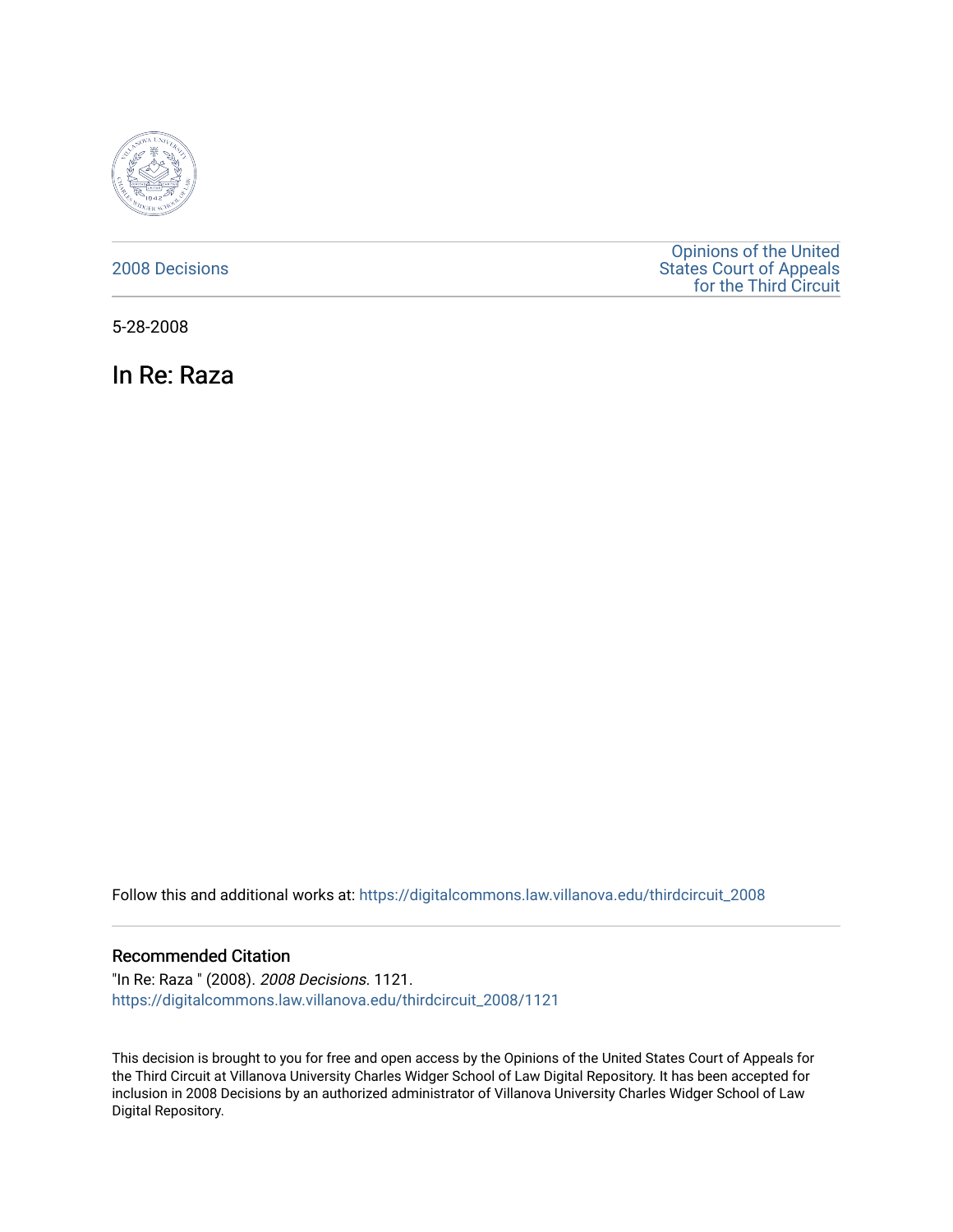#### HLD-113 NOT PRECEDENTIAL

## UNITED STATES COURT OF APPEALS FOR THE THIRD CIRCUIT

\_\_\_\_\_\_\_\_\_\_\_\_

#### No. 08-1045

IN RE: AZMAT J. RAZA; SYED IRSHAD RAZA, Petitioners

On Petition for Writ of Mandamus from the United States District Court for the District of New Jersey (Related to D. N.J. Civ. Nos. 07-02576 and 07-04168)

\_\_\_\_\_\_\_\_\_\_\_\_\_\_\_\_\_\_

Submitted Under Rule 21, Fed. R. App. Pro. April 30, 2008 Before: SCIRICA, Chief Judge, ALDISERT and GARTH, Circuit Judges.

> (Filed: May 28, 2008) \_\_\_\_\_\_\_\_\_\_\_\_\_\_

# OPINION OF THE COURT \_\_\_\_\_\_\_\_\_\_\_\_\_\_\_

PER CURIAM.

Azmat and Syed Raza, proceeding pro se, have filed a petition for a writ of mandamus asking us to direct the United States District Court for the District of New Jersey to adjudicate their bankruptcy appeals. The Razas also seek the recusal of District Judge Dennis Cavanaugh, a stay of their bankruptcy proceedings, and an investigation of the bankruptcy trustee and other parties. For the reasons that follow, we will deny the Razas' mandamus petition.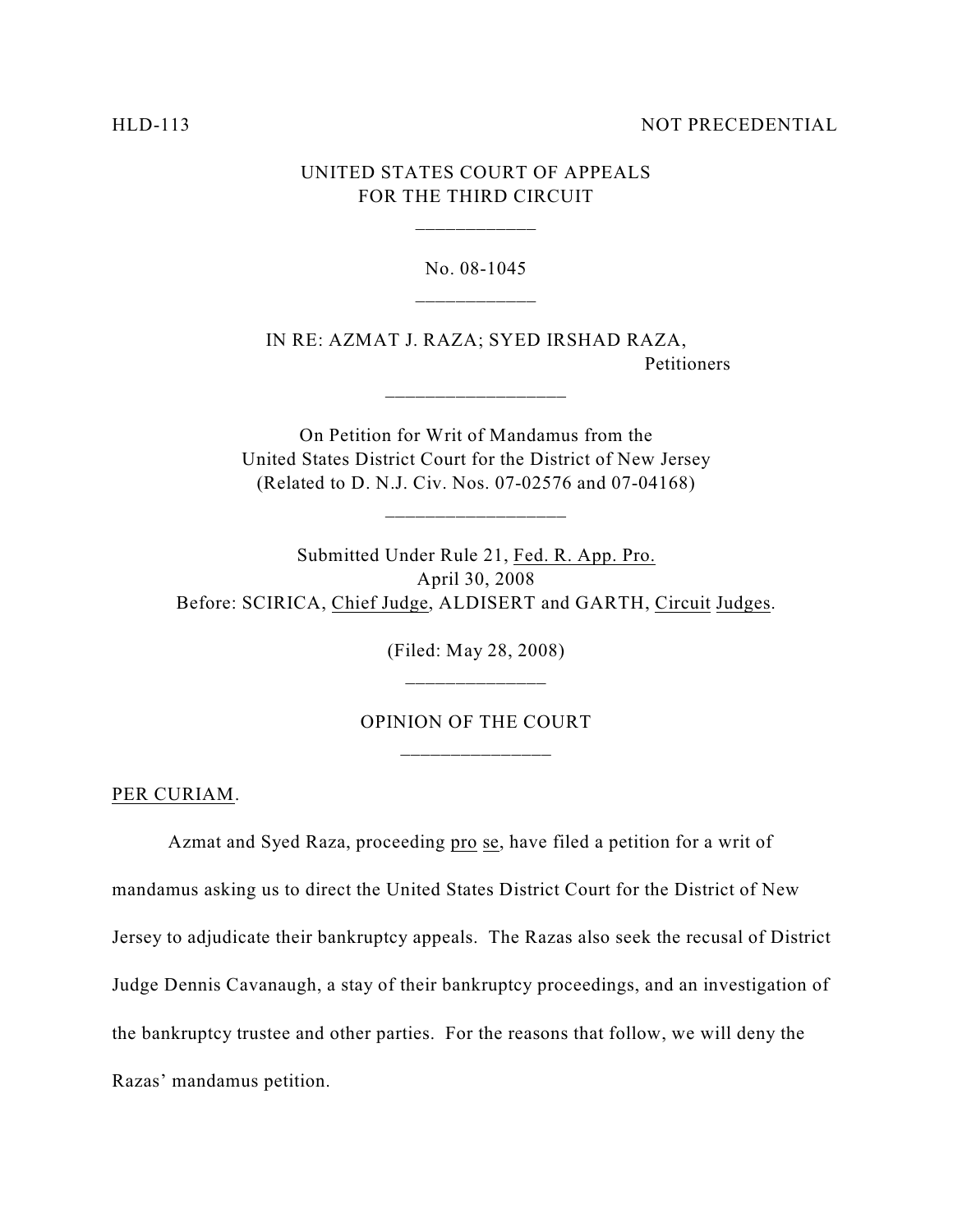In 2003, Syed Raza, as President of Rose Color Inc., filed a bankruptcy petition in the United States Bankruptcy Court for the District of New Jersey. Syed Raza's wife, Azmat, was the largest equity holder of the company. The Razas appealed a Bankruptcy Court order denying their motion to recuse Bankruptcy Judge Gambardella. They also appealed the Bankruptcy Court's orders expunging their claims and denying their motion for a stay pending their appeal. The appeals were assigned to District Judge Dennis Cavanaugh. The Razas moved for Judge Cavanaugh's recusal.

When the Razas filed their mandamus petition, the District Court had yet to adjudicate their appeals or recusal motion. On March 7, 2008, however, the District Court denied the Razas' appeals and their motion for recusal. The Razas' request for a writ directing the District Court to adjudicate their appeals is thus moot.

The Razas' request for a writ directing the recusal of Judge Cavanaugh, however, is not moot because the District Court has yet to rule on a motion for sanctions against the Razas.<sup>1</sup> The Razas alleged in their motion for recusal that Judge Cavanaugh was showing favoritism towards the trustee and his counsel. The District Court construed the Razas' motion as having been brought pursuant to 28 U.S.C. § 144, and denied relief because the Razas did not support their allegation of bias.

Mandamus does not lie to review the denial of a motion for recusal pursuant to

<sup>&</sup>lt;sup>1</sup>In an opinion filed on March 17, 2008, the District Court requested supporting documentation so that it could rule on Narad Marketing Corporation's motion for sanctions.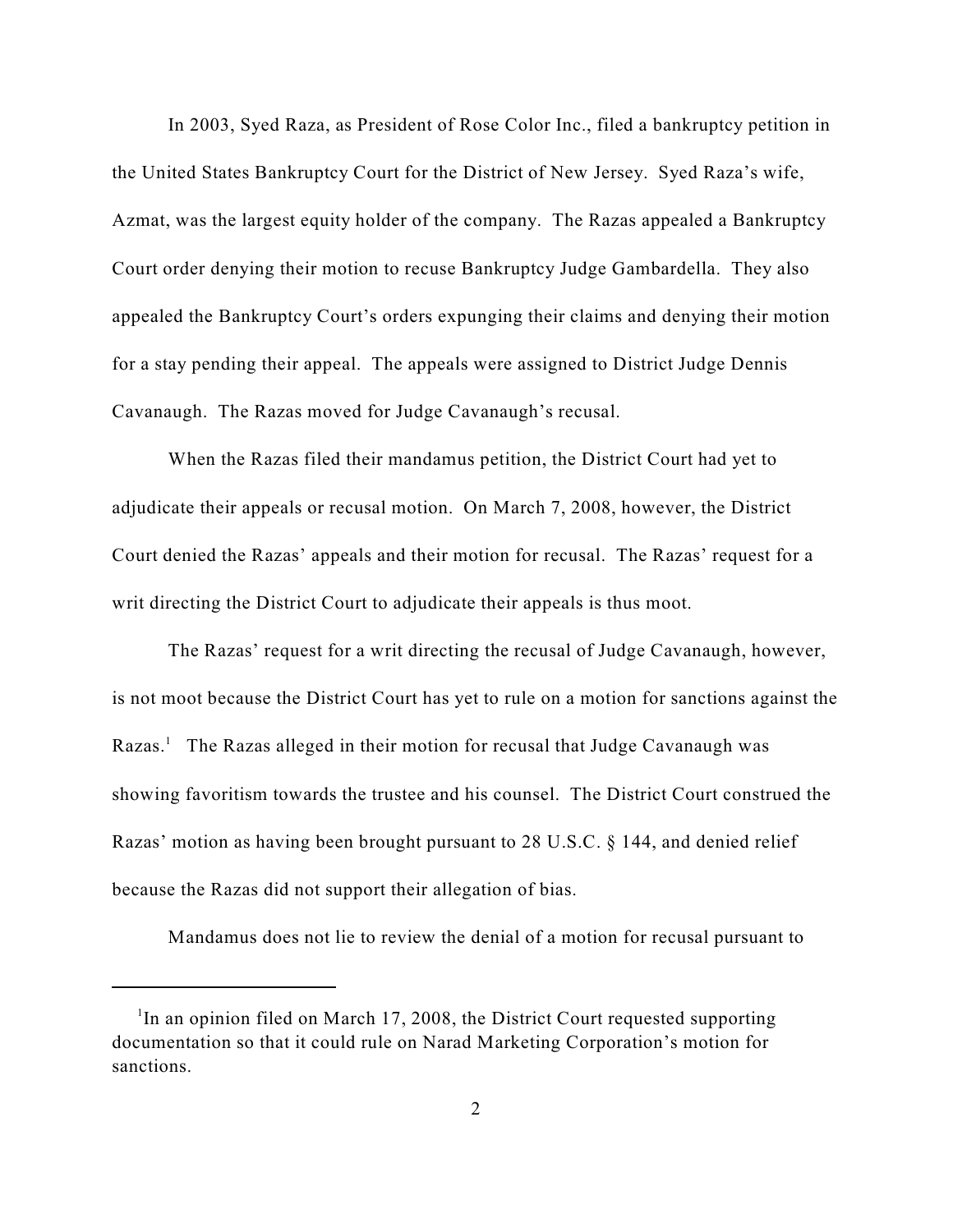§ 144. In re School Asbestos Litigation, 977 F.2d 764, 776 (3d Cir. 1992). The Razas, however, did not specify in their motion whether they sought Judge Cavanaugh's recusal pursuant to § 144 or § 455. To the extent their motion may be construed as seeking relief pursuant to § 455(a) based on an appearance of judicial partiality, the record does not reasonably support the appearance of prejudice or bias on the part of Judge Cavanaugh. See In re Antar, 71 F.3d 97, 101 (3d Cir. 1995).

The Razas further seek a writ restraining Judge Gambardella from entering further orders in the bankruptcy proceedings, closing the case, and destroying any records pending their appeal. They also ask us to stay the execution of the orders expunging their claims and entering a default judgment against them. The writ of mandamus is a drastic remedy that has traditionally been used to confine an inferior court to a lawful exercise of its prescribed jurisdiction or to compel it to exercise its authority when it is its duty to do so. In re Chambers Dev. Co., 148 F.3d 214, 223 (3d Cir. 1998). A petitioner must show he has no other means to attain the desired relief and the right to a writ is clear and indisputable. Id.

Even assuming that mandamus is an available remedy, the Razas have not shown a clear and indisputable right to a writ. They alleged in District Court that the trustee and Judge Gambardella had acted fraudulently and criminally, and that the bankruptcy proceedings were corrupt. They make the same allegations in their mandamus petition.